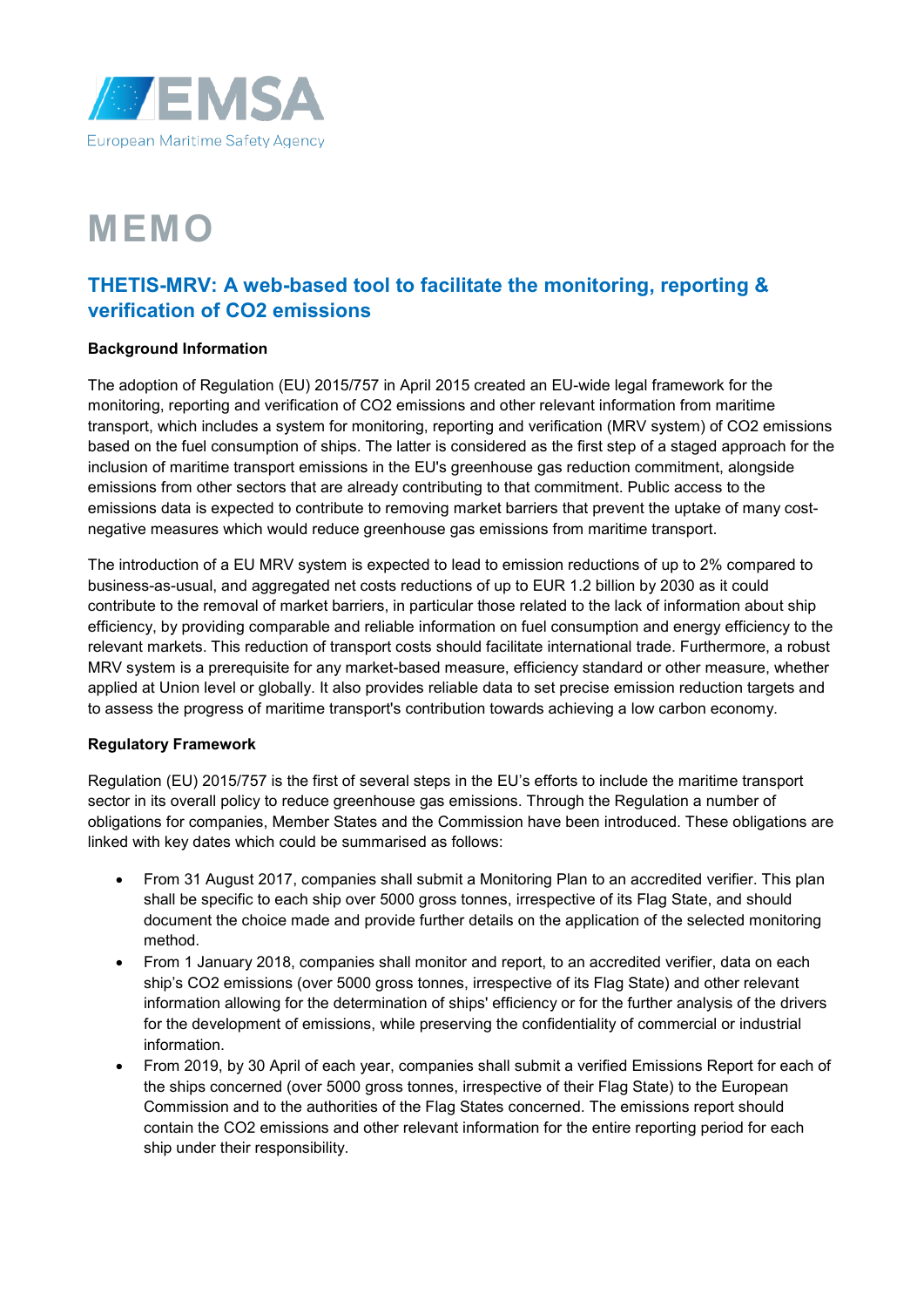

- From 2019, by 30 June of each year, all ships over 5000 gross tonnes, irrespective of their Flag State having performed activities in the preceding reporting period and visiting EU ports shall carry on board a Document of Compliance issued by an accredited verifier. The Document of Compliance shall include the identity of the ship (name, IMO identification number and port of registry or home port); the name, address and principal place of business of the shipowner; the identity of the verifier; the date of issue of the document of compliance, its period of validity and the reporting period it refers to.
- From 30 June 2019, EU Member State authorities performing Port State Control Inspections will be required to verify that ships over 5000 gross tonnes, irrespective of their Flag State visiting EU ports carry a valid Document of Compliance issued by an accredited verifier. In the case of ships that have failed to comply with the monitoring and reporting requirements for two or more consecutive reporting periods and where other enforcement measures have failed to ensure compliance, the competent authority of the Member State of the port of entry may issue an expulsion order which shall be notified to the Commission, EMSA, the other Member States and the Flag State concerned.

In order to complete the relevant legal framework, the European Commission adopted on 22 September 2016, two Delegated Regulations (DR) amending the monitoring methods and rules in Annexes I and II to Regulation (EU) 2015/757, and further specifying rules for verification and accreditation of MRV shipping verifiers. These two delegated regulations are designed to help companies fulfil their monitoring and reporting obligations in a harmonised way, and set additional rules for verification and accreditation of MRV shipping verifiers.

Finally two Implementing Regulations (IR) have been adopted by the European Commission, on determination of cargo carried for categories of ship other than ro-ro passenger and container ships and on setting templates for monitoring plans (MP), emissions reports (ER) and documents of compliance (DoC).

#### **Setting up the THETIS-MRV system**

The European Maritime Safety Agency (EMSA) was tasked to develop a robust system for the monitoring and reporting of verified data on CO2 emissions, annual fuel consumption and other energy efficiency parameters by the European Commission's Directorate General for Climate Action. A four-year cooperation agreement between the two parties was signed in March 2016 mapping out the delivery of cost-efficient services based on the use of existing infrastructure and supporting arrangements, as well as proven concepts and expertise.

The European Commission's Directorate General for Climate Action was keen to achieve a cost-efficient delivery of the requested services through the use of existing infrastructure, available experience and proven concepts to reduce budgetary impact for the Member States. It was also interested in drawing on EMSA's experience in developing technical solutions for the uniform implementation of EU law.

Extending the possibilities of the original THETIS information system, EMSA designed a purpose-built monitoring, reporting and verification system, THETIS-MRV. Through this web-based application all relevant parties foreseen by Regulation (EU) 2015/757 (companies, verifiers, EU Member States, Flag State of non-EU ships visiting EU ports and the European Commission) can fulfil their monitoring and reporting obligations in a centralised and harmonised way.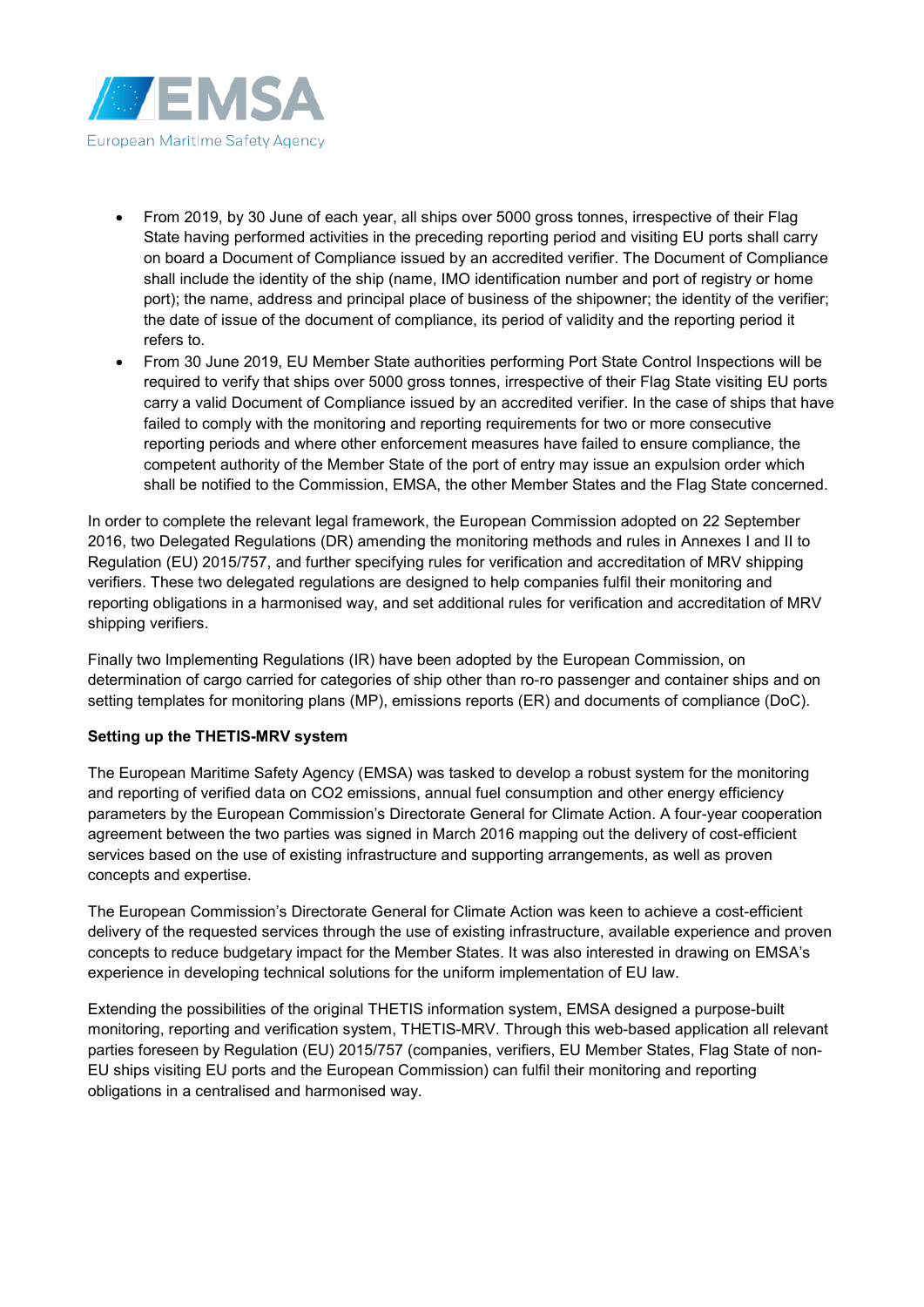



*Figure 1: The THETIS-MRV System workflow*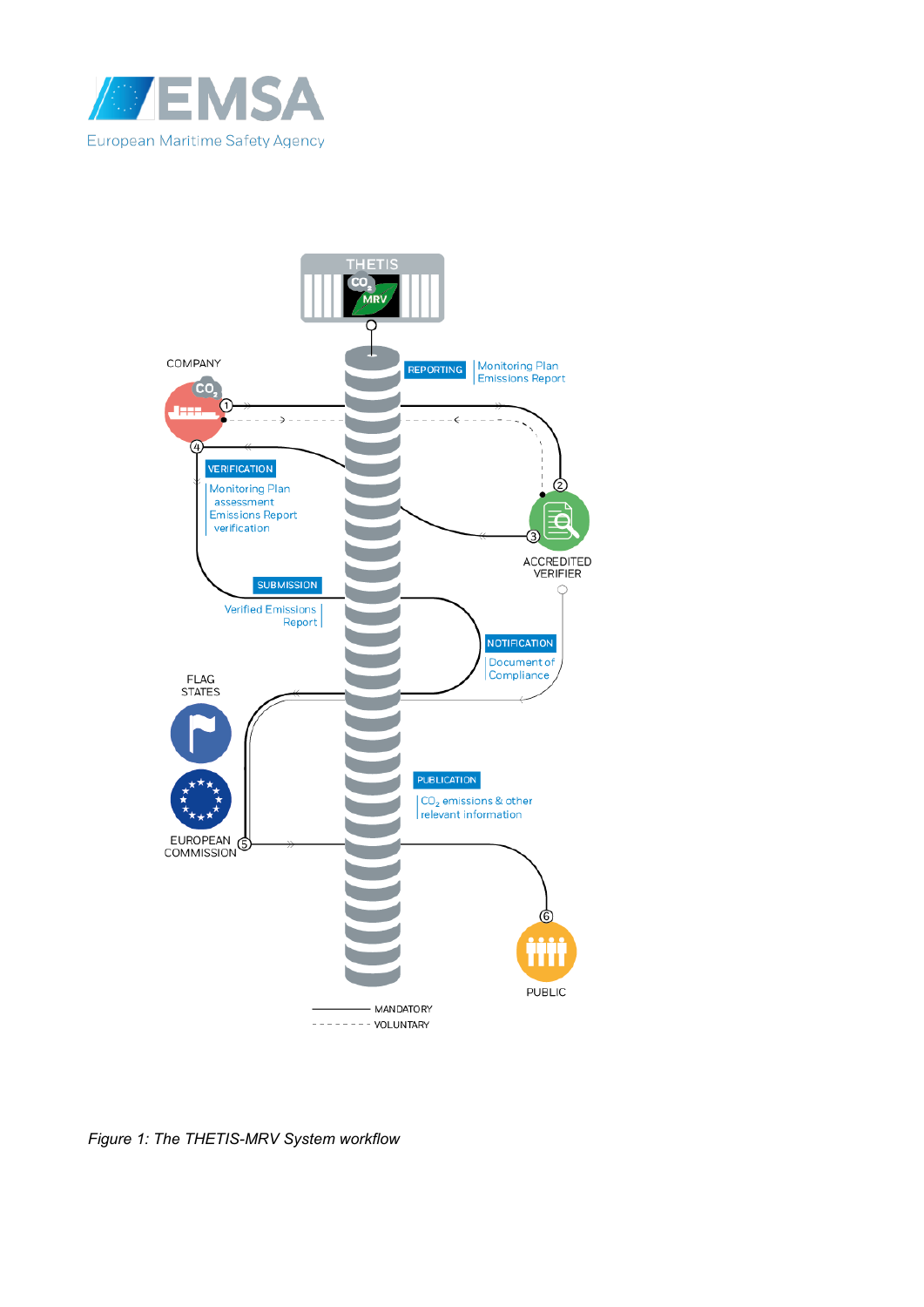

### **Understanding THETIS-MRV**

THETIS-MRV has both a mandatory and a voluntary module. The mandatory module caters for the automated generation and submission of Emission Reports by companies which will then be assessed by an accredited verifier. The mandatory module also supports the issuance of Documents of Compliance in the system by the verifiers and their subsequent distribution to the European Commission and Flag States. The module will also support the European Commission to publish annual aggregated data per ship covering fuel consumption, CO2 emissions and average energy efficiency indicators, among others.

The voluntary module caters for all the provisions of Regulation (EU) 2015/757 for which the use of an automated system and templates has not been foreseen. Through the voluntary module, companies may:

- easily identify an accredited verifier
- draft their monitoring plans and make them available for verifier assessment using predefined templates that contain all the required information as per the IR provisions
- clone monitoring plans for sister ships
- retrieve ship particulars already uploaded into the system
- calculate aggregate emissions if emissions per voyage are uploaded into the system.



*Figure 2: System Modularity - Mandatory & Voluntary*

*- Mandatory through the system: Emissions Report (ER) & Document of Compliance (DoC)*

*- Voluntary (in dashed lines): Companies may build their Monitoring Plan (MP) while the system will make it available for verifier assessment. This template contains all the required information as per the IR provisions.*